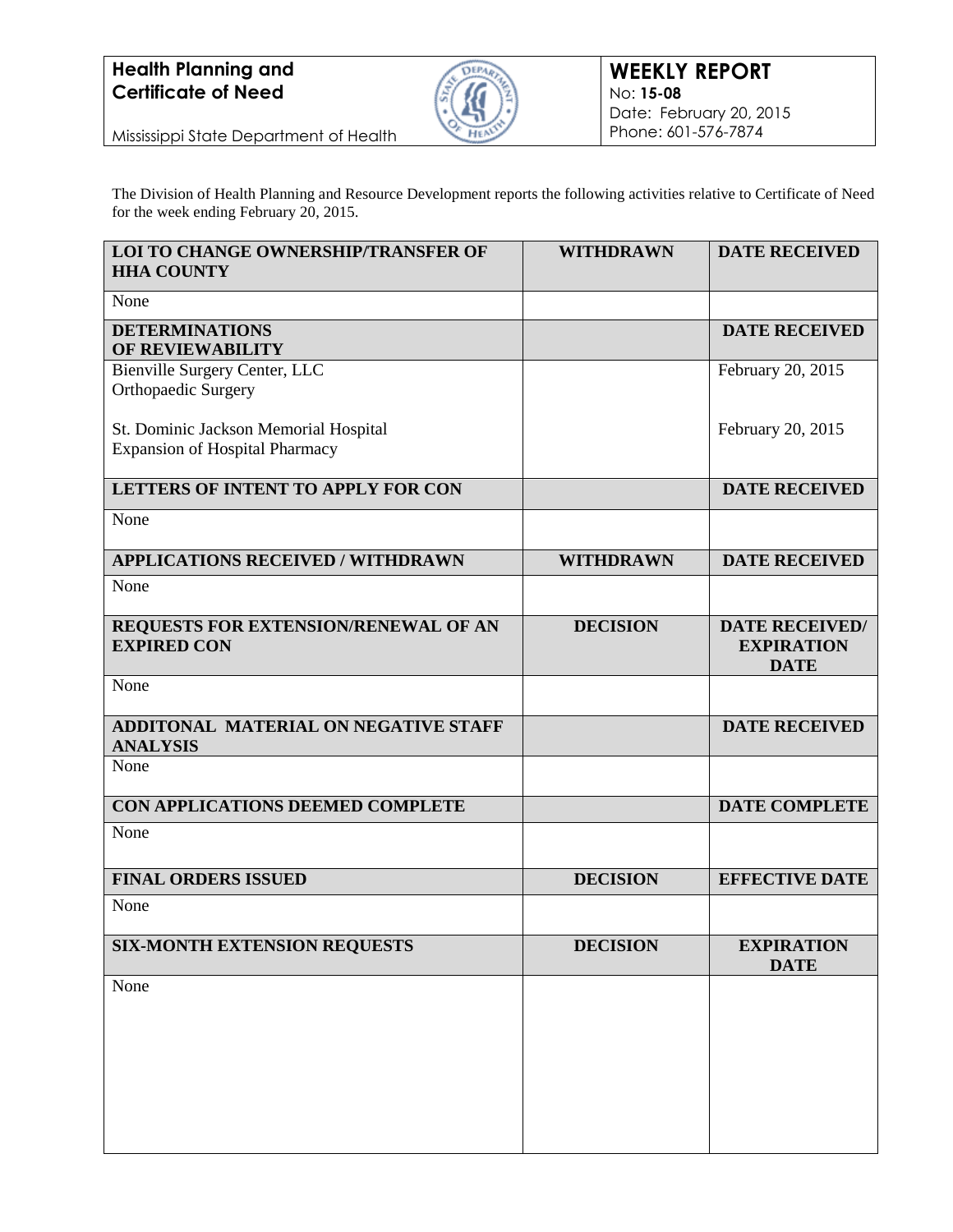

#### **WEEKLY REPORT** No: **15-08** Date: February 20, 2015 Phone: 601-576-7874

Mississippi State Department of Health

| <b>HEARINGS DURING THE COURSE OF REVIEW</b>                                                                                                                                                                                                          | <b>REQUESTED</b>   | <b>DATE</b><br><b>SCHEDULED</b>                             |
|------------------------------------------------------------------------------------------------------------------------------------------------------------------------------------------------------------------------------------------------------|--------------------|-------------------------------------------------------------|
| <b>CON Review Number: ASC-NIS-0614-008</b><br><b>Madison Physician Surgery Center</b><br>Establishment of a Multi-Specialty Ambulatory Surgery<br>Center<br>Capital Expenditure: \$1,869,414.00<br>Location: Madison, Madison County, Mississippi    |                    |                                                             |
| Requestor(s): Madison Physician Surgery Center                                                                                                                                                                                                       | September 10, 2014 | To Be Scheduled                                             |
| CON Review: NH-CRF-0512-011<br>Hinds County Nursing & Rehabilitation Center, LLC<br>Construction/Relocation and Replacement of 119 Nursing<br>Home Beds/Services<br>Capital Expenditure: \$9,650,798<br>Location: Jackson, Hinds County, Mississippi |                    |                                                             |
| Requestor: WCRL, LLC d/b/a Willow Creek Retirement<br>Center                                                                                                                                                                                         | October 17, 2012   | Withdrawal of<br><b>Hearing</b><br><b>February 12, 2015</b> |
| CON Review: HG-RLS-1210-039<br>Patients' Choice Medical Center, Raleigh<br>Lease/Relocation of 10 Chemical Dependency Beds &<br>Offering of Adult Chemical Dependency Services<br>Capital Expenditure: \$58,400                                      |                    |                                                             |
| Requestor: Alliance Health Center, Meridian                                                                                                                                                                                                          | March 16, 2011     | To Be Scheduled                                             |
| <b>CON Review: FSF-NIS-0610-025</b><br>Gumtree Imaging, LLC Tupelo<br>Acquisition/Establishment and Offering of MRI Services<br>Capital Expenditure: \$1,090,000<br>Requestor: The Imaging Center at Gloster Creek Village                           | August 26, 2010    | To Be Scheduled                                             |
|                                                                                                                                                                                                                                                      |                    |                                                             |
| CON Review: ESRD-NIS-0908-031<br>Fresenius Medical Care-Calhoun City<br>Establish/Const of a 6-Station ESRD Facility in<br><b>Calhoun County</b><br>Capital Expenditure: \$462,471                                                                   |                    |                                                             |
| Requestor: Fresenius Medical Care                                                                                                                                                                                                                    | March 9, 2010      | To Be Scheduled                                             |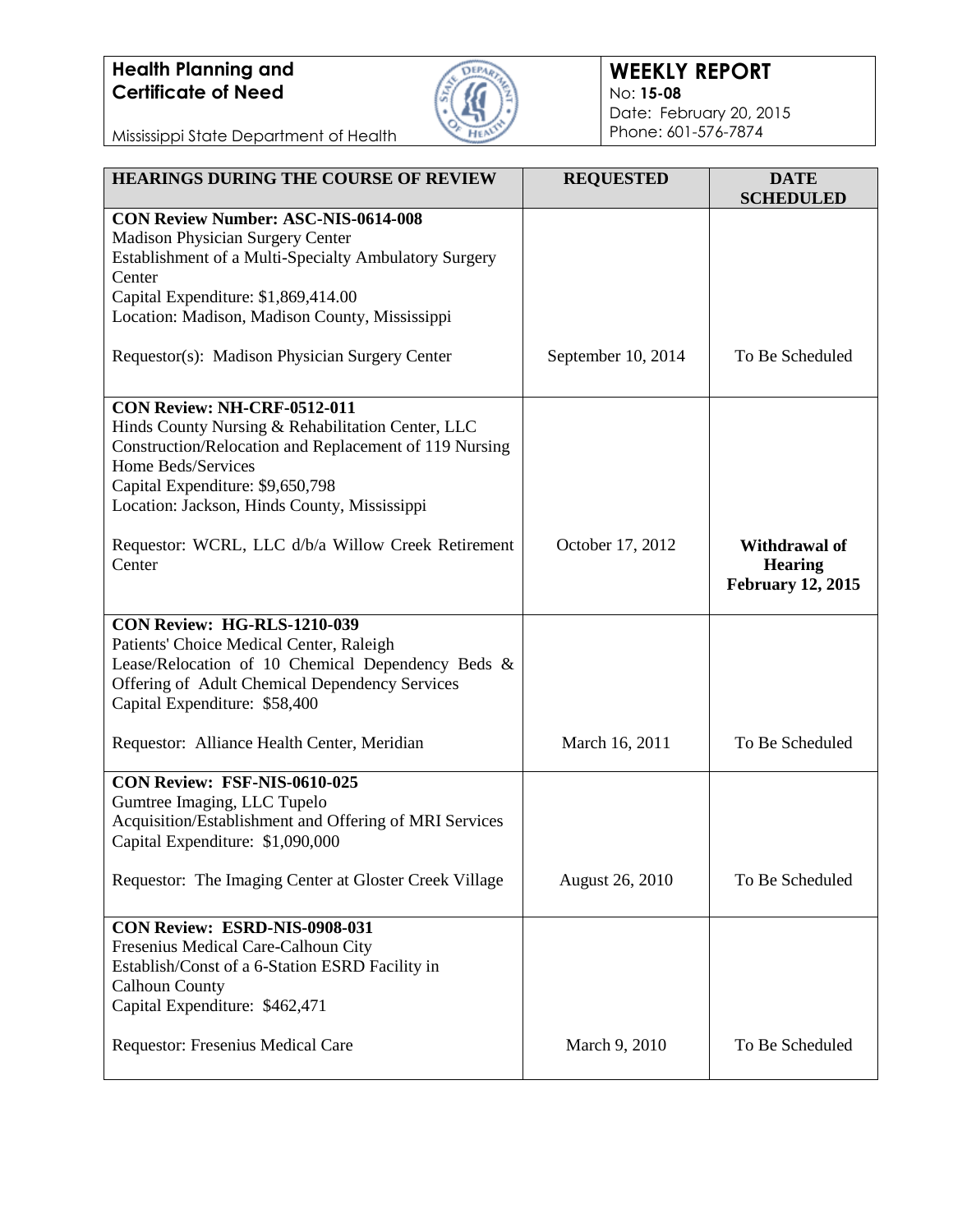

#### **WEEKLY REPORT** No: **15-08** Date: February 20, 2015 Phone: 601-576-7874

Mississippi State Department of Health

| CON Review: ESRD-NIS-0908-034<br>Fresenius Medical Care-West Point                                                                             |                  |                                 |
|------------------------------------------------------------------------------------------------------------------------------------------------|------------------|---------------------------------|
| Establish/Const of a 10-Station ESRD Facility in                                                                                               |                  |                                 |
| Clay County                                                                                                                                    |                  |                                 |
| Capital Expenditure: \$380,000                                                                                                                 |                  |                                 |
|                                                                                                                                                |                  |                                 |
| Requestor: Fresenius Medical Care                                                                                                              | March 9, 2010    | To Be Scheduled                 |
| CON Review: ESRD-NIS-0908:035                                                                                                                  |                  |                                 |
| Fresenius Medical Care-Water Valley                                                                                                            |                  |                                 |
| Establish/Const. of a 6-Station ESRD facility in                                                                                               |                  |                                 |
| Yalobusha County                                                                                                                               |                  |                                 |
| Capital Expenditure: \$462,471                                                                                                                 |                  |                                 |
| Requestor: Fresenius Medical Care                                                                                                              | March 9, 2010    | To Be Scheduled                 |
| CON Review: FSF-NIS-0808-024                                                                                                                   |                  |                                 |
| Advanced Medical Imaging of Greenville, LLC                                                                                                    |                  |                                 |
| Provision of MRI Services in Washington County                                                                                                 |                  |                                 |
| Capital Expenditure: \$0                                                                                                                       |                  |                                 |
| Requestor: Delta Regional Medical Center                                                                                                       | December 3, 2008 | To Be Scheduled                 |
| CON Review: FSF-NIS-0807-018<br>Desoto Imaging and Diagnostics, LLC<br><b>Establishment of Mobile PET Services</b><br>Capital Expenditure: \$0 |                  |                                 |
| Requestor: Baptist Memorial Hospital - DeSoto                                                                                                  | December 3, 2007 | To Be Scheduled                 |
| CON Review: HG-NIS-1206-038                                                                                                                    |                  |                                 |
| Laird Hospital, Inc.                                                                                                                           |                  |                                 |
| Offering of MRI Services at Rush Medical Clinic,                                                                                               |                  |                                 |
| Philadelphia                                                                                                                                   |                  |                                 |
| Capital Expenditure: \$14,500                                                                                                                  |                  |                                 |
| Requestors: Neshoba County General Hospital & InSight<br><b>Health Corporation</b>                                                             | May 2, 2007      | To Be Scheduled                 |
| CON Review: FSF-NIS-1006-031                                                                                                                   |                  |                                 |
| Starkville Orthopedic Clinic, Starkville                                                                                                       |                  |                                 |
| Acquisition of MRI Equipment and Offering of Open                                                                                              |                  |                                 |
| <b>Orthopedic MRI Services</b>                                                                                                                 |                  |                                 |
| Capital Expenditure: \$802,060                                                                                                                 |                  |                                 |
| Requestor: Oktibbeha County Hospital                                                                                                           | January 16, 2007 | To Be Scheduled                 |
| <b>OTHER HEARINGS DURING THE COURSE OF</b><br><b>REVIEW</b>                                                                                    | <b>REQUESTED</b> | <b>DATE</b><br><b>SCHEDULED</b> |
| None                                                                                                                                           |                  |                                 |
|                                                                                                                                                |                  |                                 |